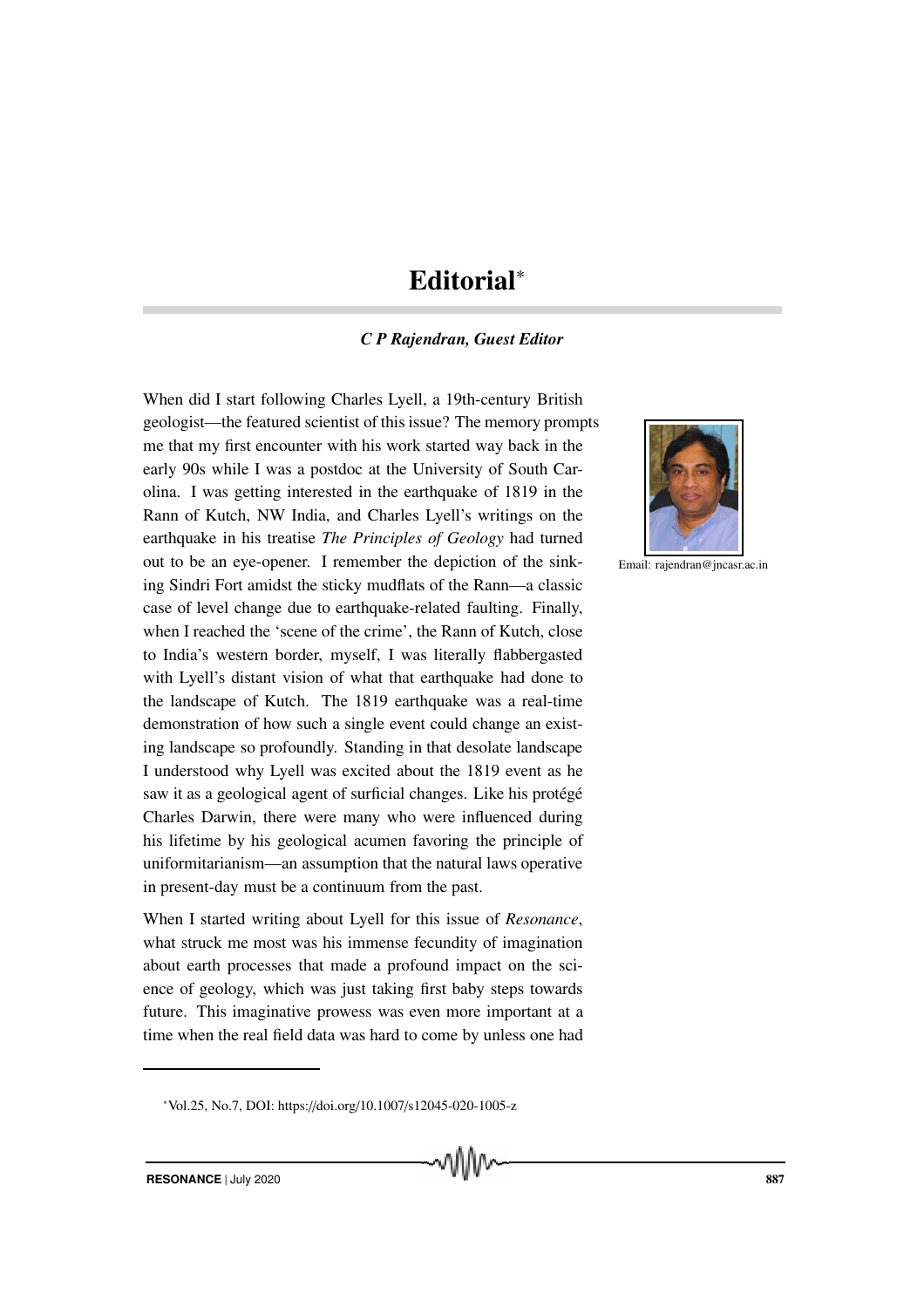the audacity and means to reach the distant geological hotspots. In the article in this issue of *Resonance*, I have made some broadbrush strokes on the social background of Lyell's early years, and how he began to develop his unique geological vision, considered heretical in those days and its far-reaching influence on the contemporary European intellectual climate. And, finally, I have touched upon his legacy and the continuing debate on his contributions to geological thoughts. As a writer of this piece, it was a personal journey of sorts that offered me an opportunity to explore how a renaissance mind operated against the thenprevailing faith-derived convictions on the origins of the Earth and had eventually succeeded in establishing an evidence-based alternative stream of thought. Charles Darwin, who finally turned the table by introducing the theory of evolution, followed that trail. The rest is history.

Aside from the article on Charles Lyell, the July issue of *Resonance* offers a forum for a group of authors from varied branches of science. As V. Rajaraman, who was associated with *Resonance* from 1995 to 2014 as an Associate Editor, Editor, and the Chief Editor recollects how this journal took shape with a unique format to include articles that were meant for higher secondary school/pre-university students who aspire for scientific careers, along with general/feature articles. It should be a matter of pride for all those who work for science literacy, as V. Rajaraman eloquently expresses in his 'Reflections' that *Resonance* has been able to evolve into a popular science education journal without ever losing its original intent and lustre, even after twenty-five years of its existence, thanks to the hard work and commitment of the people who have worked for years behind the scene.

In an article titled, 'Approximations in Physics: A Pedagogic Perspective', K.K. Mashood, Arvind Kumar, and Anwesh Mazumdar address the question of why approximations are important in physics (in fact it is an important tool in many other branches including Earth sciences). This method, generally known as modelling, has paid rich dividends in understanding complex systems containing a large number of variables. Their article discusses

√∖\\\∧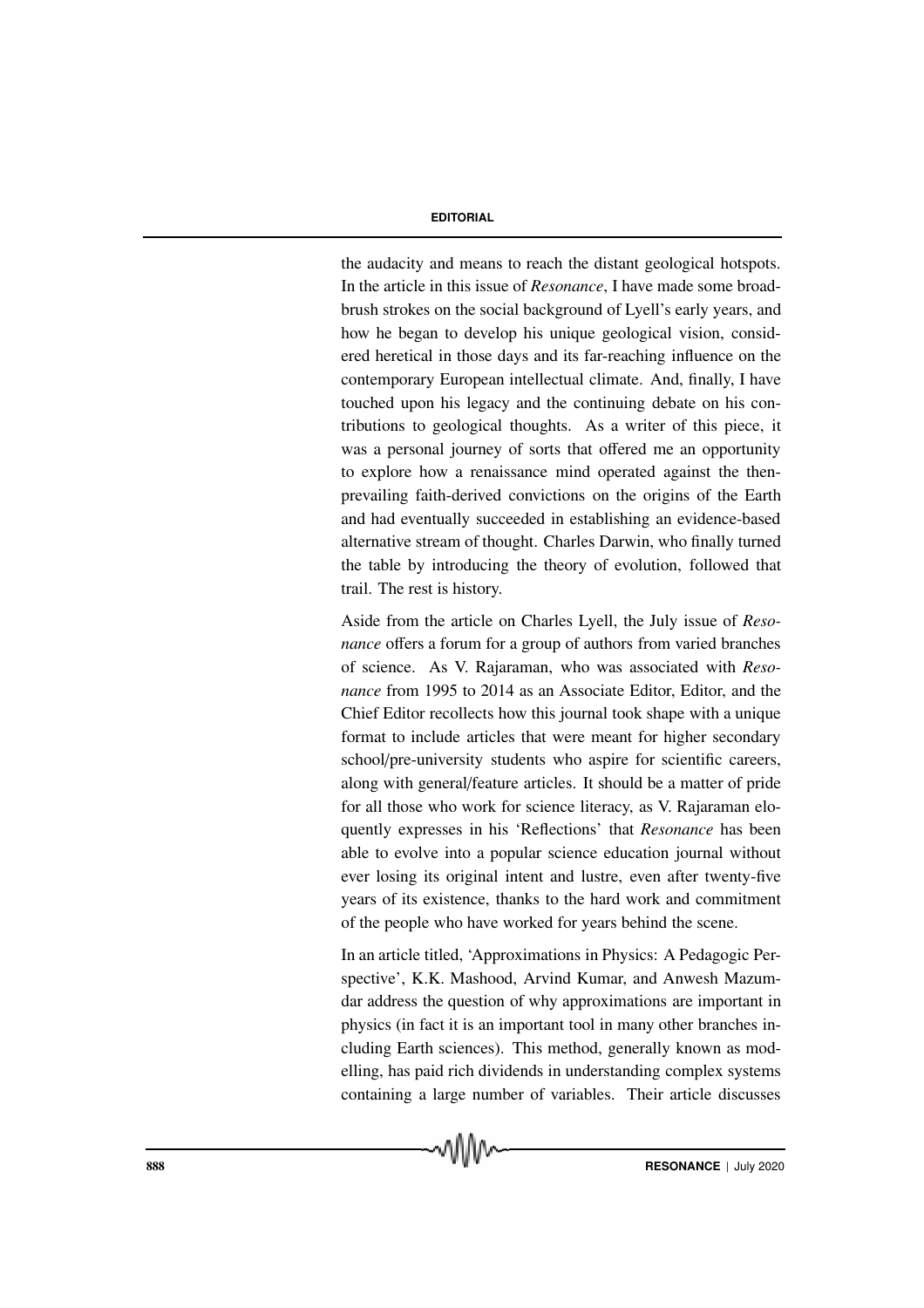some of the elementary aspects of making valid approximations in physics. Hemanth K Bilihalli in his article 'Physics of Conductive Conjugated Polymers' outlines the importance of electronphonon coupling to charge transport in conductive polymers. A polymer is long accepted as an insulator. The idea that structural modifications could make such insulators highly conductive was indeed a revolutionary concept, and with possibilities of applications in the future, it is likely that these materials may replace metals in several critical areas. The usage of electricity is so common these days that the familiarity makes us unconcerned about some of the critical questions related to this field. Trilochan Bagarti and Arun M Jayannavar in their article try to remove this prevalent chimera of ignorance by taking us on a tour of electrical energy storage systems.

For non-mathematicians, the term 'Calkin-Wilf Tree', may appear a bit strange. A Calkin-Wilf tree is a special type of binary tree of fractions, obtained by starting with the fraction  $\frac{1}{1}$  and iteratively adding  $\frac{a}{(a+b)}$  and  $\frac{(a+b)}{b}$  below each fraction  $\frac{a}{b}$ . In an expository piece, K Siddharth Choudary and A Satyanarayana Reddy present proofs of its various properties. Following the mathematical trail, under 'Classroom' series (a forum in *Resonance* "for raising broader issues and sharing personal experiences and viewpoints on matters related to teaching and learning science"), Kapil Hari Paranjape frames a question in his article: What is the meaning of an infinite sum?—a question that had fascinated many mathematicians including G. H. Hardy and Srinivasa Ramanujan. The use of infinite series is widely applicable in physics, computer science, statistics, and finance. That the potentially infinite summation could end up in a finite result was considered counterintuitive, and from this article, we learn how this paradox was finally resolved. V. M. Sabarish in his article, shows how a photon that has zero rest mass, when confined in a box, can contribute to the mass of the system and help us understand the idea of massenergy equivalence expressed in the famous Einsteinian equation  $E = mc^2$ .

From the rarefied pursuit of such thought experiments, an article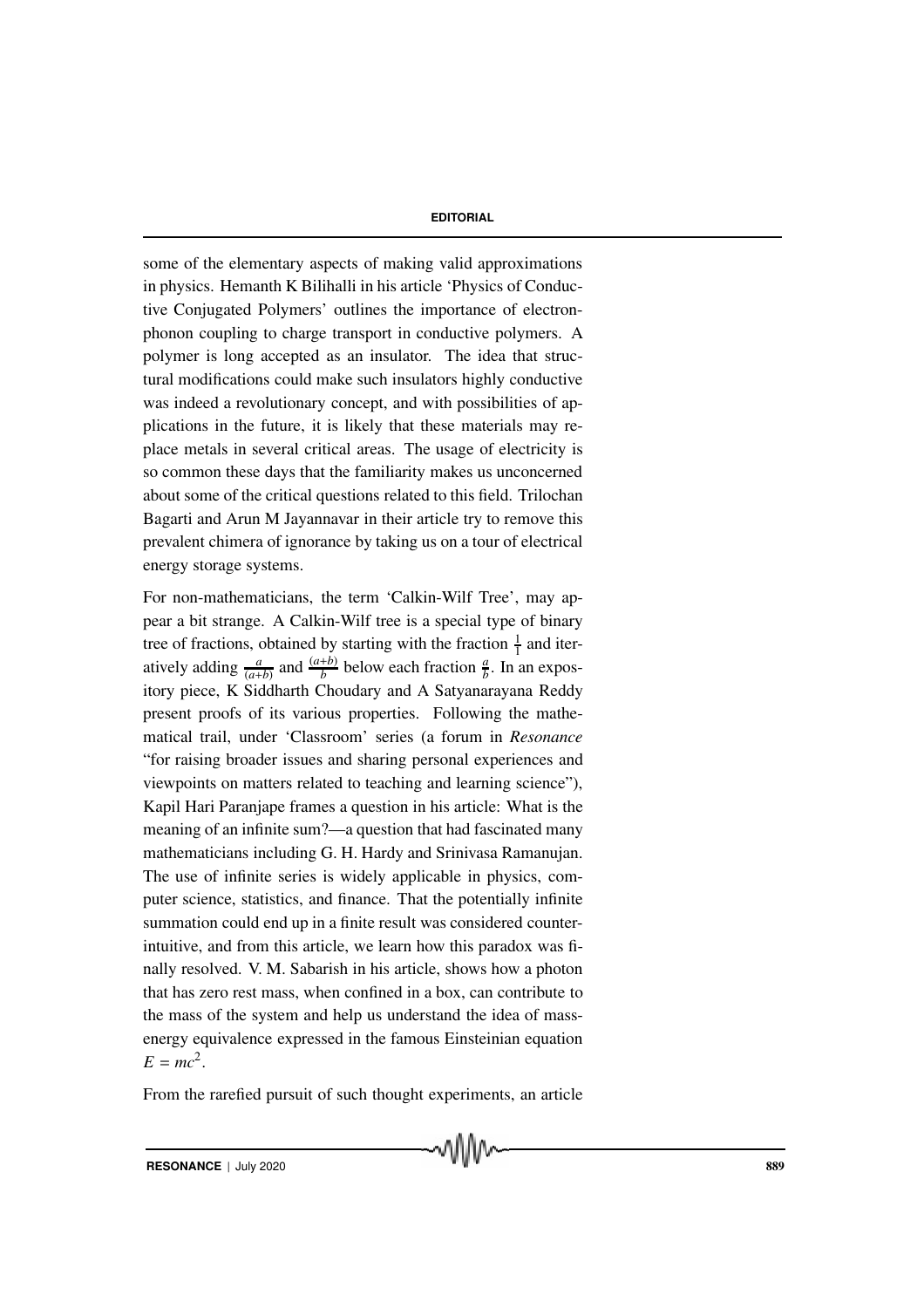by Raghavendra Gadagkar takes us to the down-to earth-world of animal behaviour research—grounded in the kind of data researchers collect from cumbersome and time-consuming field experiments. In his essay, Gadagkar focusses on a question on the mimicry in the animal world. The theme is knitted around the mimicry system adopted by the harmless snakes to fool their predators by pretending to be poisonous ones. They may not be perfect in their art of mimicry and this imperfection itself may provide them an edge on survivability. Biology experiment becomes a theme again in the article by Lee Alan Dugatkin wherein he discusses a research program pursued by a team of Russian geneticists over the last sixty years. Called as the 'Silver Fox Domestication Experiment', the idea is to understand social cognition in the domesticated silver foxes—the most pro-social to humans among the foxes, and observe what happens to these animals at the level of genes as they become more and more social an interesting research topic ever since Darwin wrote his 1868 book, *The Variation of Animals and Plants Under Domestication*. We now understand why dogs now have developed cute eyes and floppy ears. The 'cuteness index' helps the animals survive among humans.

Abhinaba Das in his essay, 'Combatting Climate Change Denial' raises a valid question that has implications for building a societal consensus to deal with the threat of climate change that looms large on the long-term survival of human race along with global flora and fauna. He informs that scientists must devise new strategies of climate change communication to convince the deniers and sceptics. But why just climate change, we are also faced with stringent opposition to many other types of scientific knowledge including vaccination. In another article, Oshin Gulsia takes us to the world of 'vanilla' in an article titled 'Vanillin: One Drug, Many Uses'. Vanillin is an aromatic compound, which is utilized in a wide variety of applications such as food flavoring, perfumery, animal feed, pharmaceuticals, agrochemical, and industrial products. Gulsia narrates its varied uses and its applications as a drug that can arrest the growth of cancer cells.

√∖\\\∧